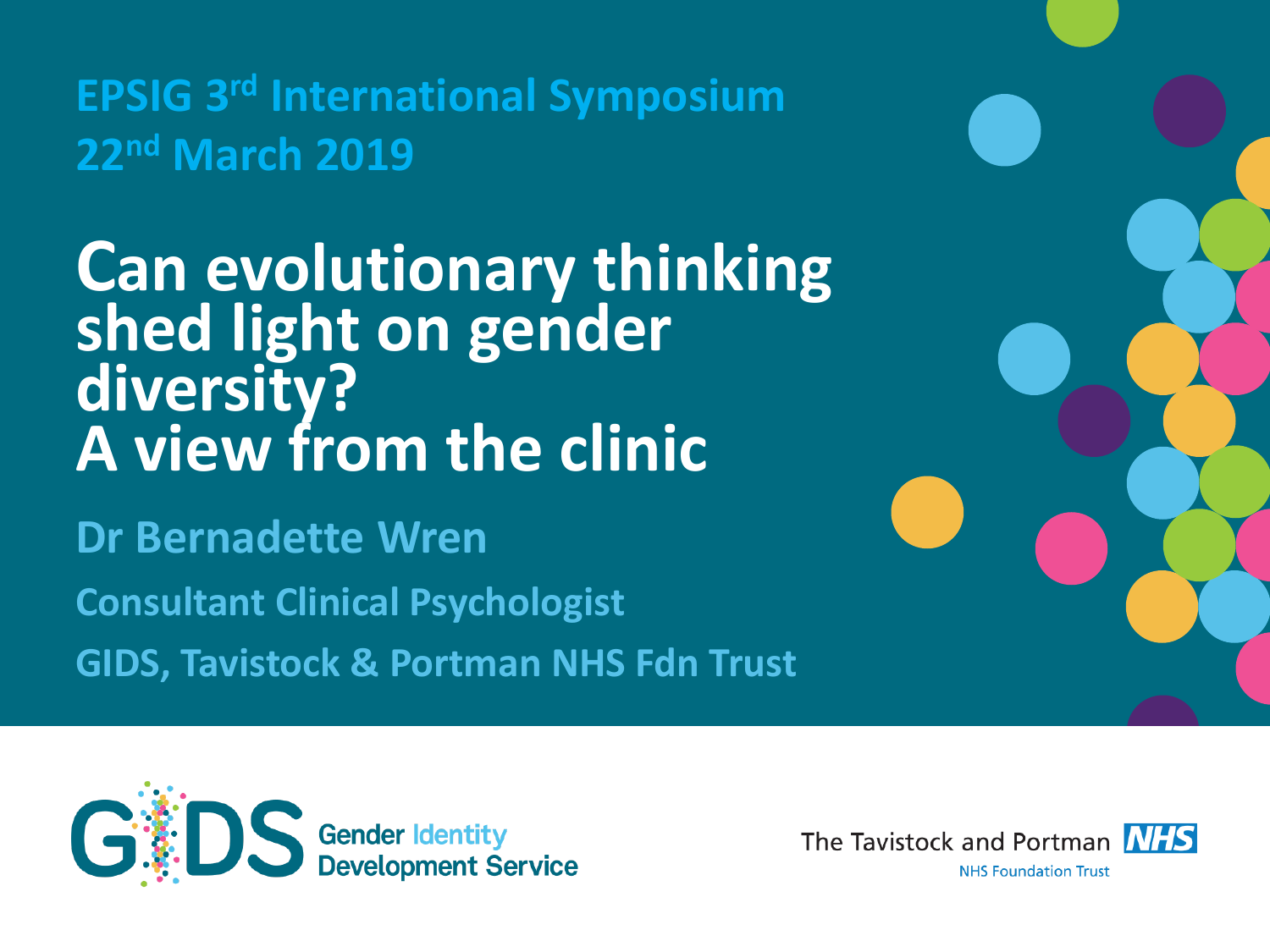## Evolution-psychotherapy group - Tavistock Clinic

**Professor Michael J Reiss** is Professor of Science Education at the UCL Institute of Education and a Fellow of the Academy of Social Sciences. A priest in the Church of England and the former Director of Education at the Royal Society, he has a PhD in evolutionary biology.

**Dr John Launer** is a doctor, family psychotherapist and writer.

**Dr Annie Swanepoel** is a Clinical Director for CAMHS and Consultant Child and Adolescent Psychiatrist. She also holds a PhD in Human Physiology and is particularly interested in the integration of body and mind, nature and nurture, and psychoneuroimmunology, as well as evolutionary science.

**Dr Graham Music** is a Consultant Child and Adolescent Psychotherapist at the Tavistock Clinic and Adult Psychotherapist in private practice. His publications include *Nurturing Natures* (2011) and *The Good Life* (2014).



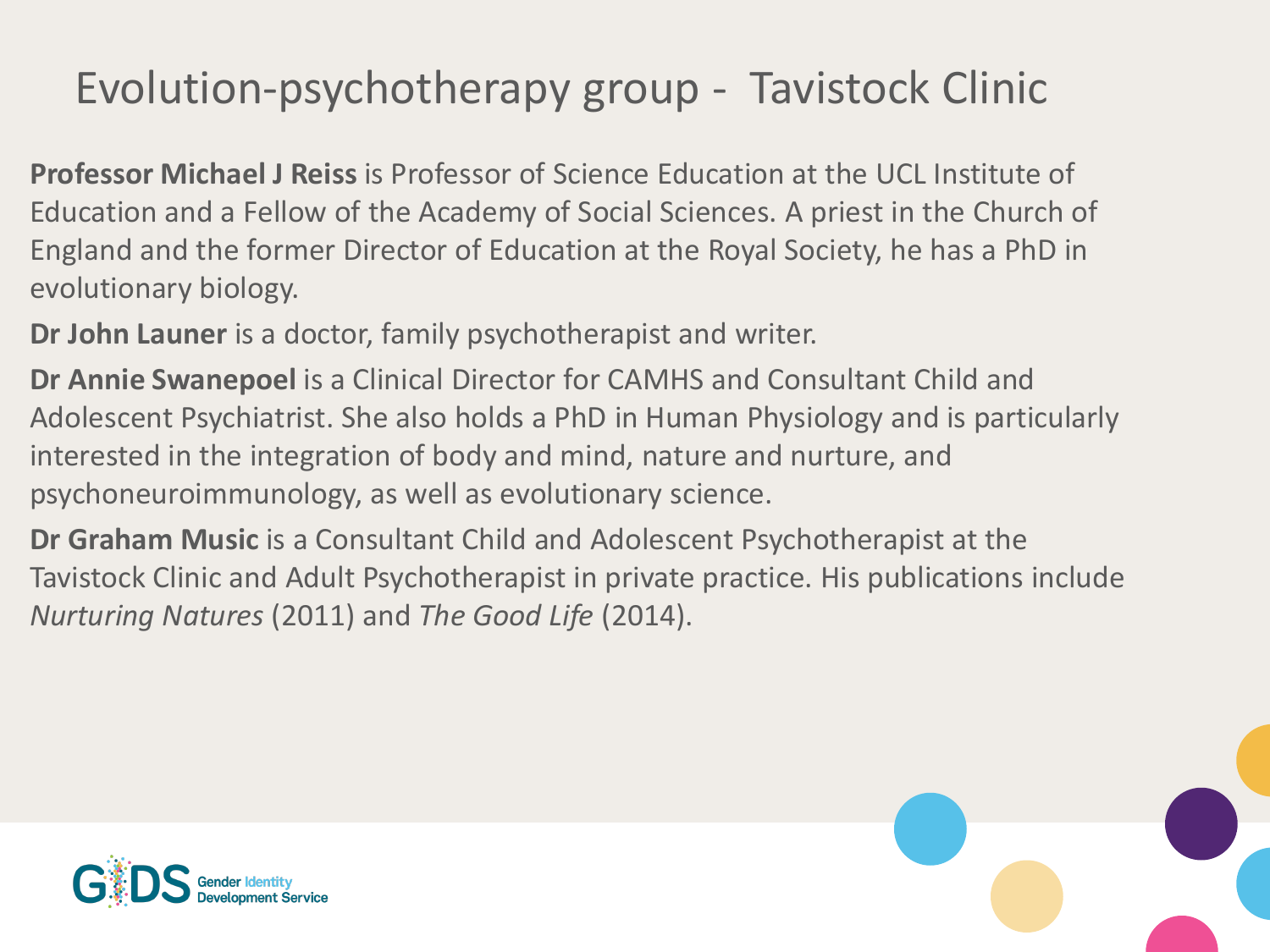#### **Some terminology**

*Gender* A composite term referring both to one's deeply held sense of self as male or female (or neither or both) and society's perception of one's sex and sex role. A person's gender can be at odds with their assigned sex at birth.

**Sex** Traditionally understood as the categories of 'female' and 'male', into which humans and many other species are classified as a result of future potential reproductive functions – as determined by anatomy or other measurements (e.g. chromosomes, hormone levels).

*Birth-assigned sex/gender* This term refers to the sex/gender that is assigned to a baby at birth on the basis of their (visible) genitalia. Amongst many gender diverse people this term is preferred over 'natal' sex/gender.

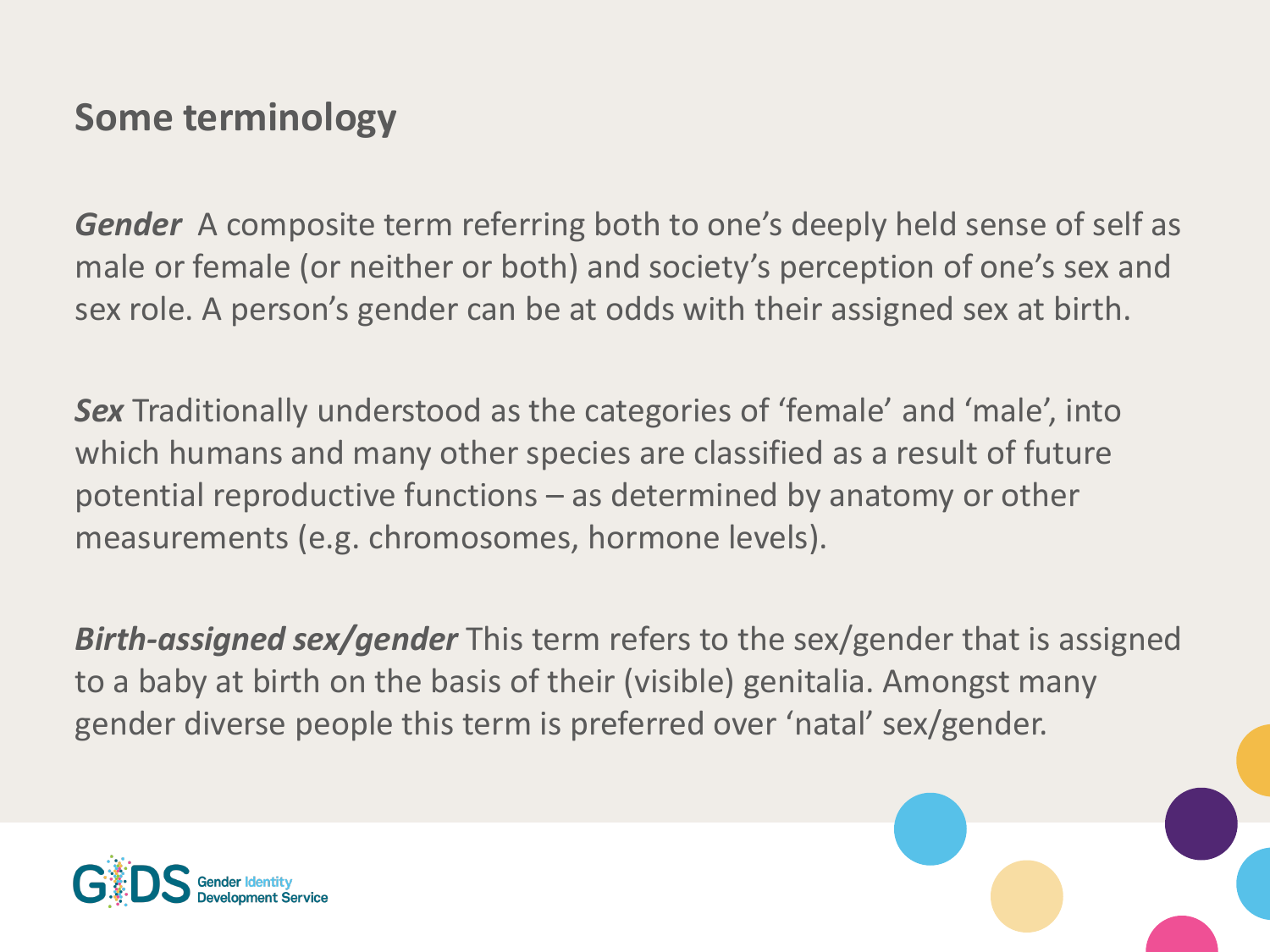#### **Some terminology**

*Trans* **or** *transgender* refers to the *broad spectrum* of individuals whose gender identity is not congruent with their sex assigned at birth.

*Gender diversity* **and** *gender variance* are umbrella terms used to describe a wide range of gender identifications outside conventional gender categories.

*Gender dysphoria* is a general descriptive term referring to an individual's discontent and/or distress with their assigned gender. Not every gender diverse person experiences distress. The term is more specifically defined in the Diagnostic and Statistical Manual of Mental Disorders (DSM), fifth edition (American Psychiatric Association, 2013).



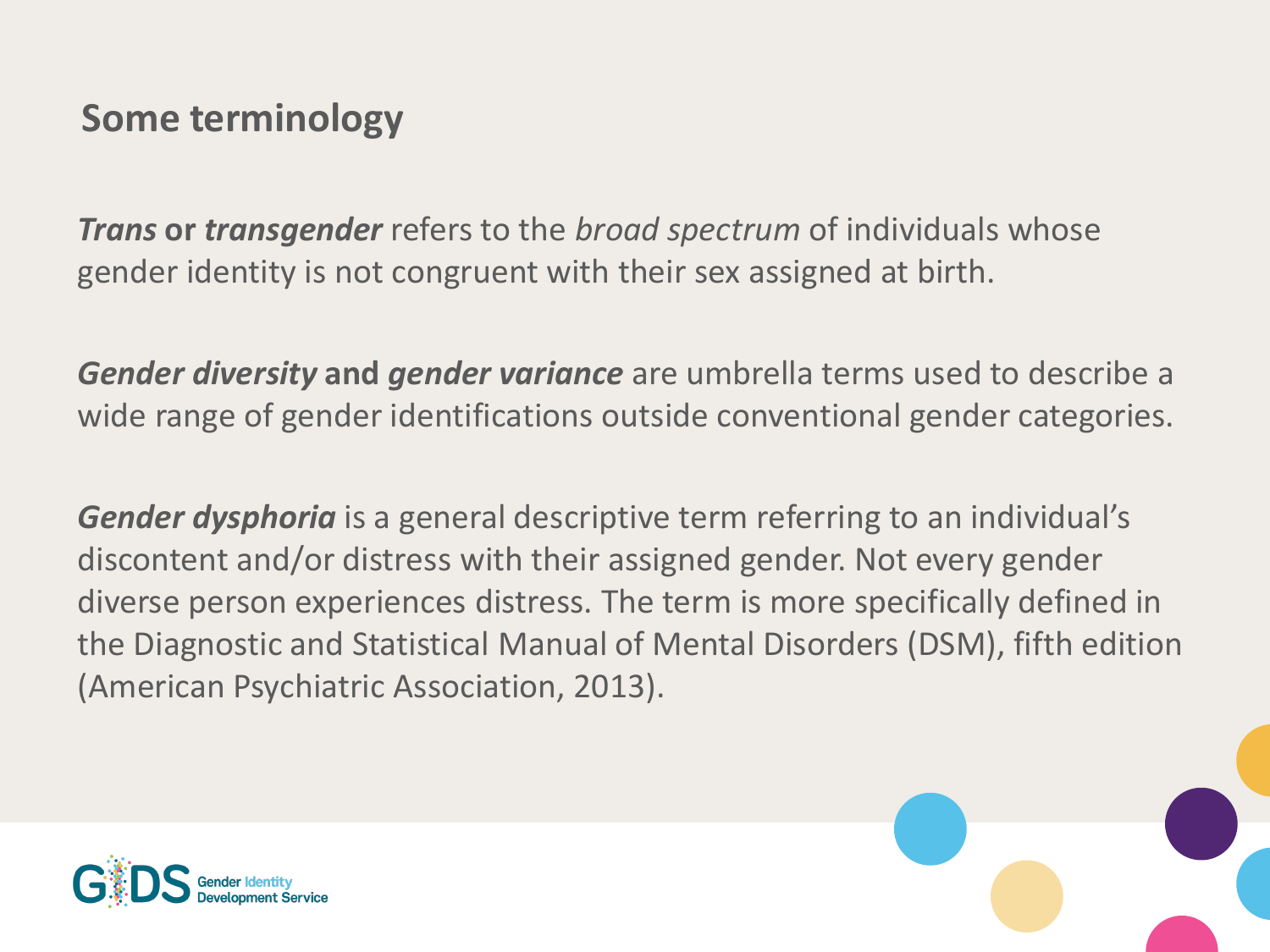#### **Some terminology**

*Non-binary:* a term used to describe someone who does not identify exclusively as male or female.

A *cisgender* individual identifies with their phenotypical sex.

*Social transition*: a person's change from living socially as the gender that matches the sex assigned at birth to living socially as another gender across several domains of social life.



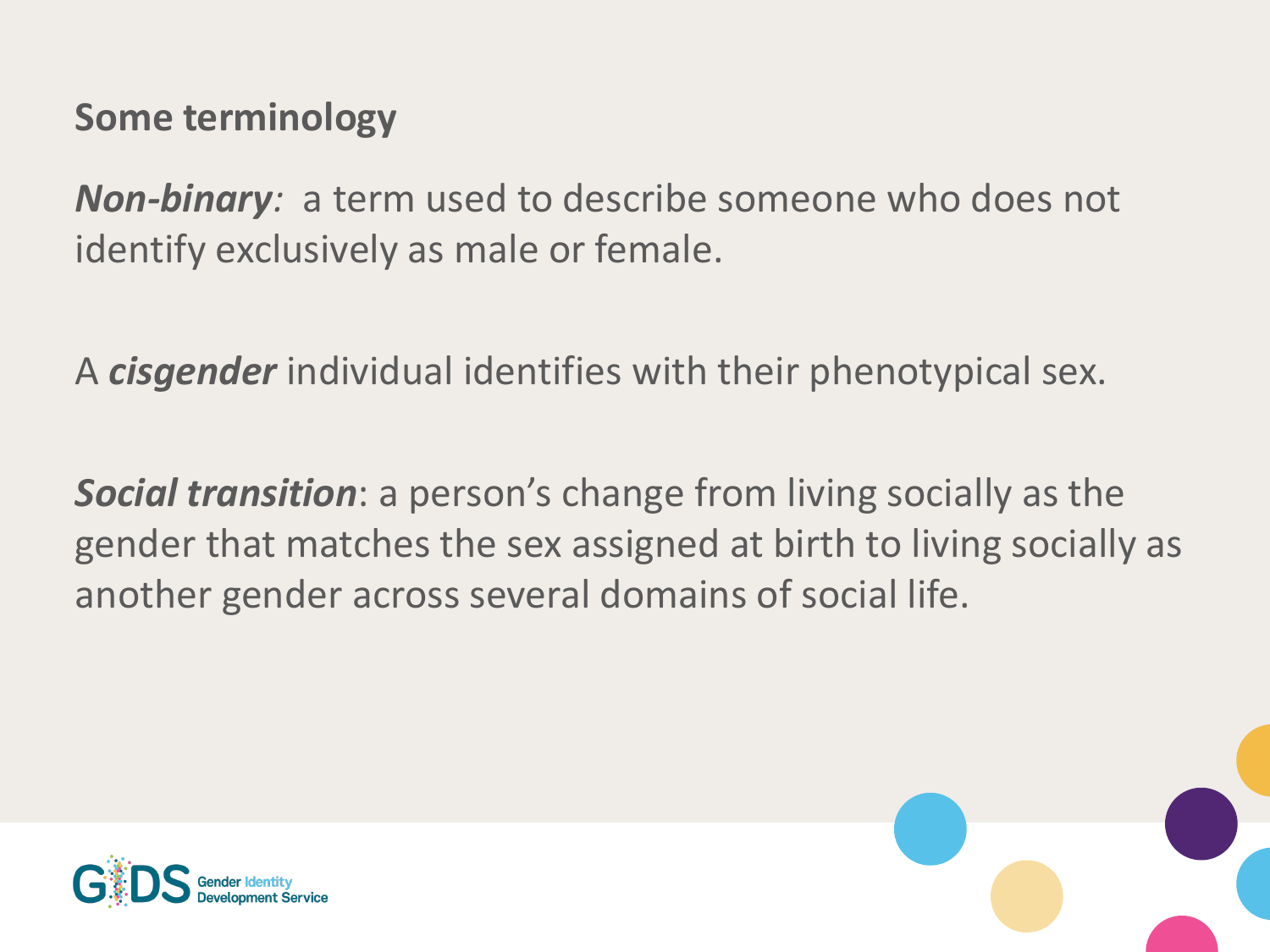How common is gender diversity?

An international meta-analytical study reported on the population rate for 'transsexualism':

- 4.6 in 100,000 individuals:
- 6.8 for trans women and 2.6 for trans men;
- time analysis found an increase in reported frequencies over the last 50 years (Arcelus 2015).

Figures are mainly based on individuals attending clinical services – and within those services, only those who were clearly diagnosable as 'transsexual' – and so do not provide an overall picture of the proportion of gender diverse people in the general population.

**Arcelus J, Bouman WP, Van den Noortgate W et al. (2015) Systematic review and meta-analysis of prevalence studies in transsexualism.** *European Psychiatry* **30:807- 815.**

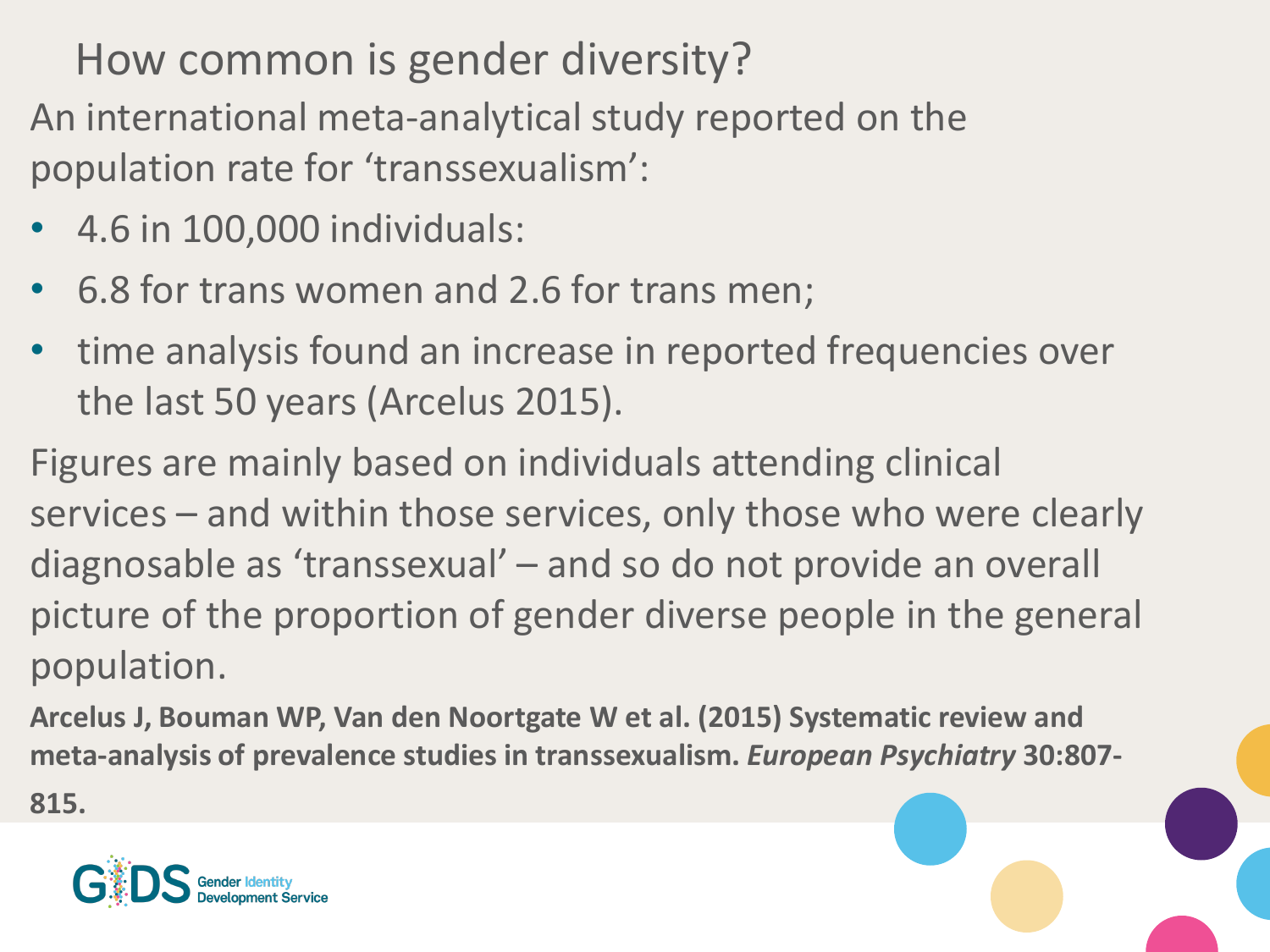



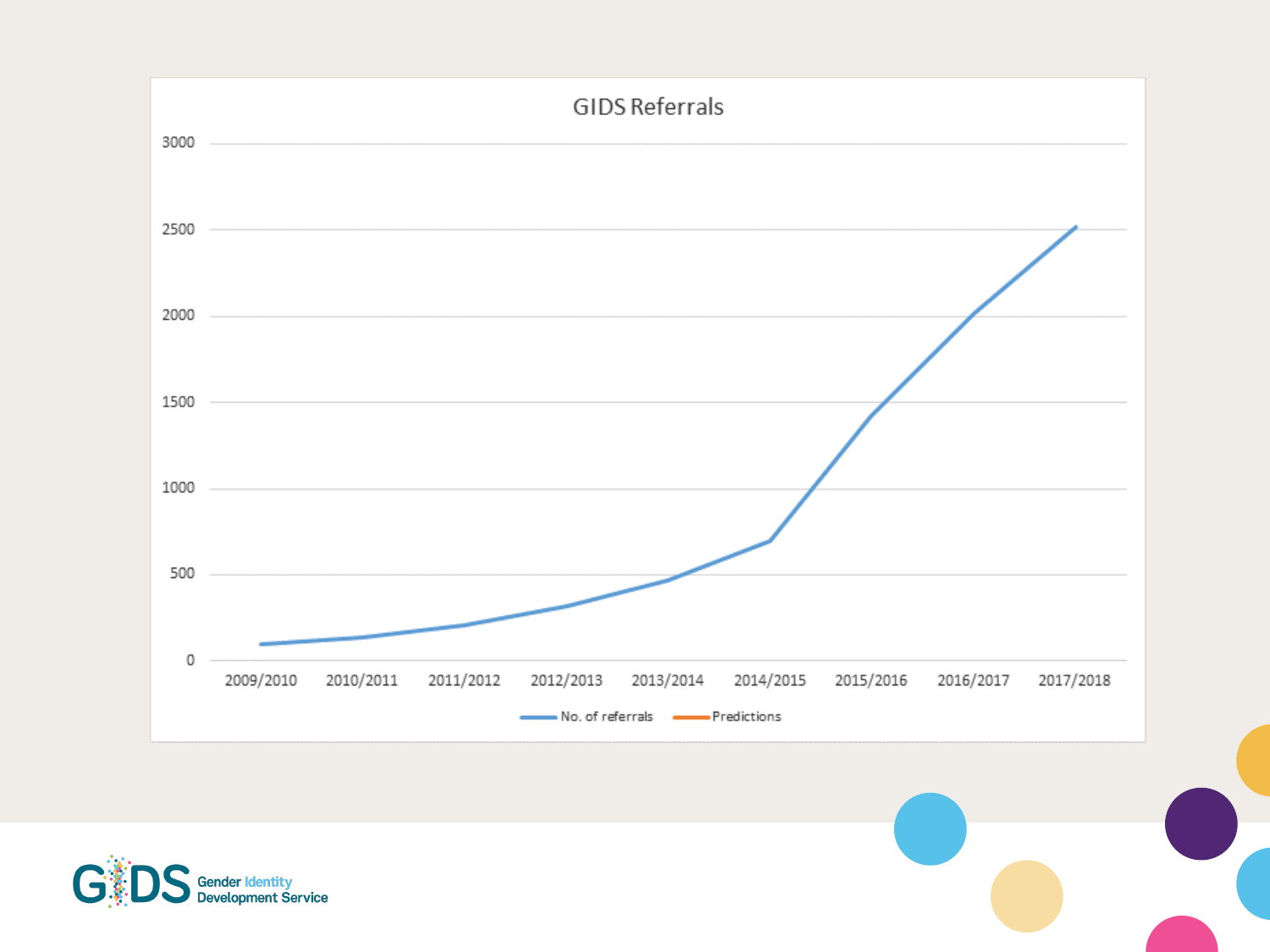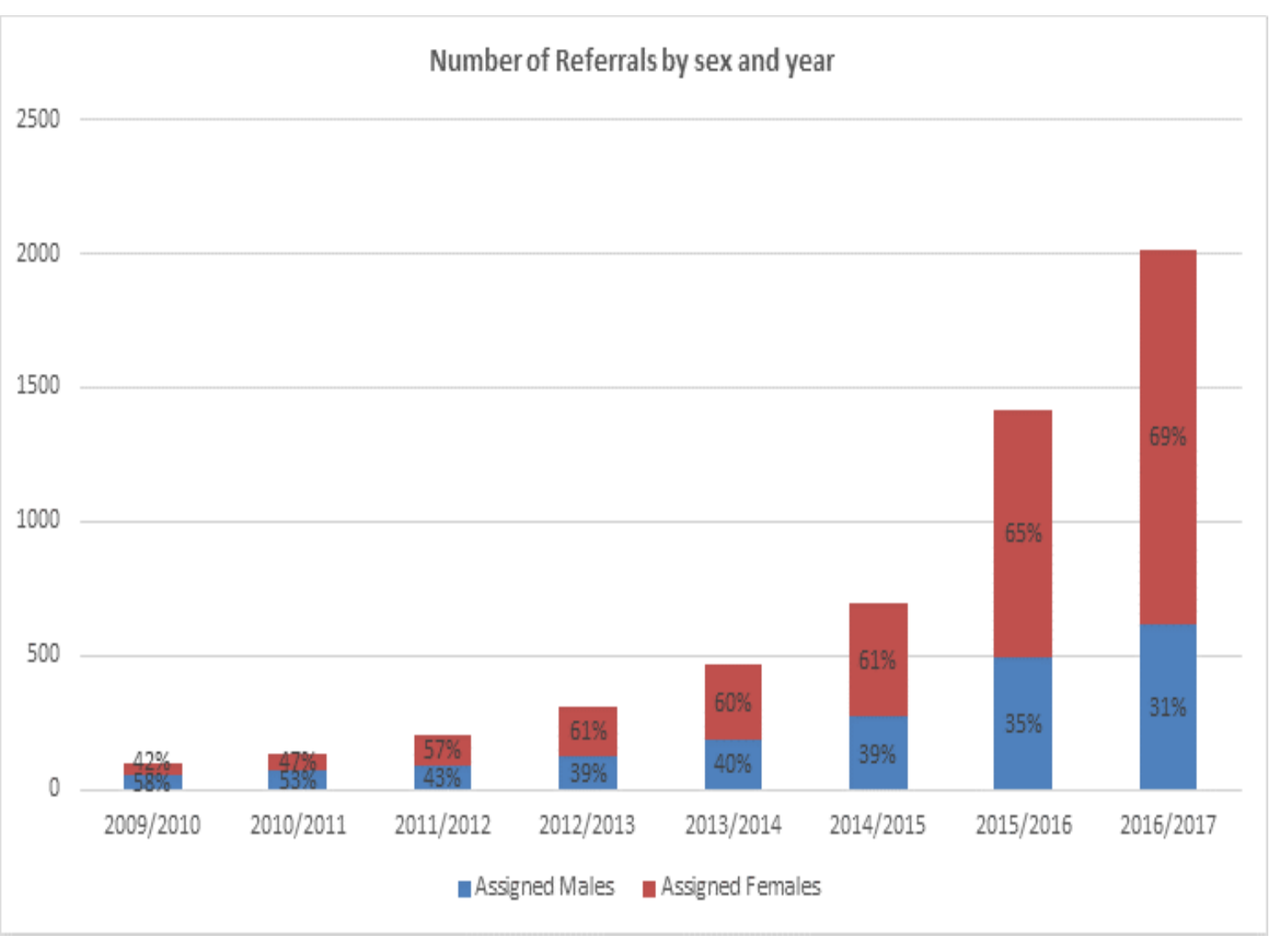### Gender dysphoria (DSM5)

- **'Gender Dysphoria'** refers to:
	- the **marked incongruence between one's experienced/expressed gender and birth-assigned gender (based on physiological sex characteristics).** Different ways to identify/define in children and adolescents/adults.
	- Of at least 6 months duration and associated with **clinically significant distress** or impairment in social, occupational or other important areas of **functioning**.
- Only **some** gender diverse people experience gender dysphoria at **some**  point in their lives.



Gender variance and diversity | 9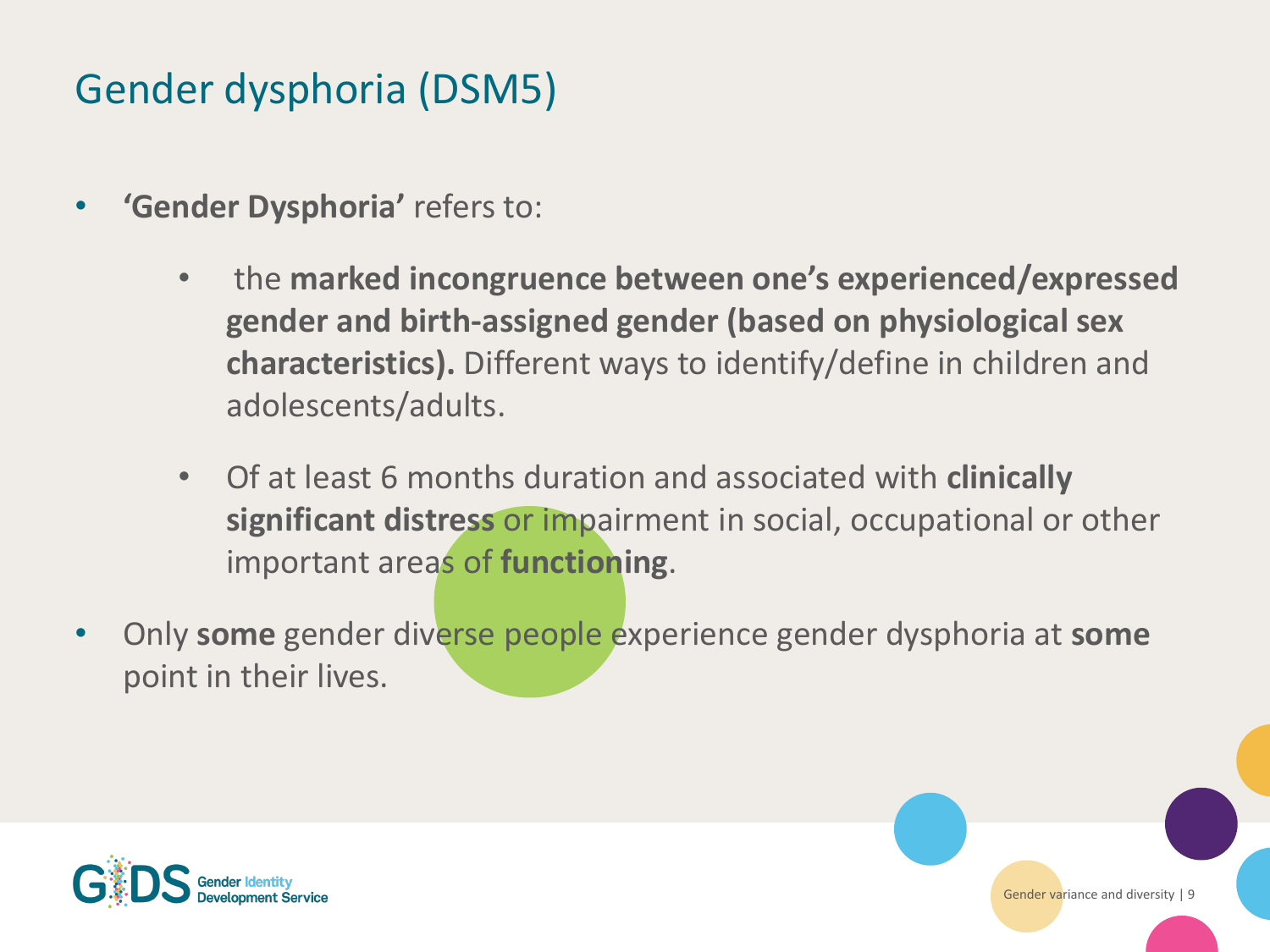## **Diversity of atypical gender experience**

- age and/or developmental stage when first questioning gender,
- the intensity and urgency of the desire to make a social transition and bodily changes,
- the fixed or fluid nature of the identification,
- The degree of bodily distress
- the sense of a binary or non-binary gender identity,
- the presence, nature and degree of associated psychosocial difficulties.
- In addition, gender pathways may vary considerably between birth-assigned females and birth-assigned males.
- The relationship between gender identity, sexual attraction and sexual behaviour: trans people may be sexually and/or romantically drawn to any gender.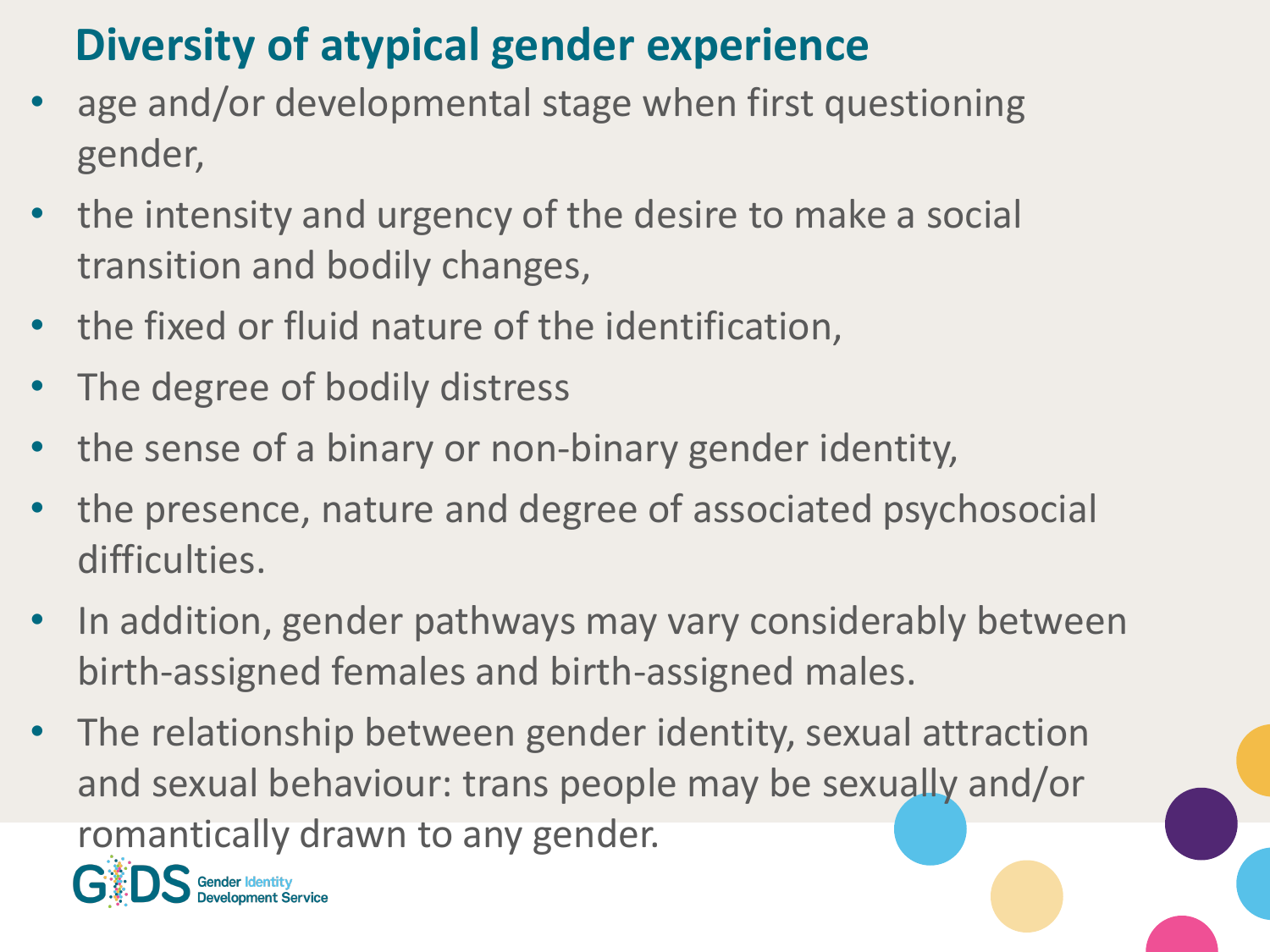#### Rates of Persisting GD Across Studies



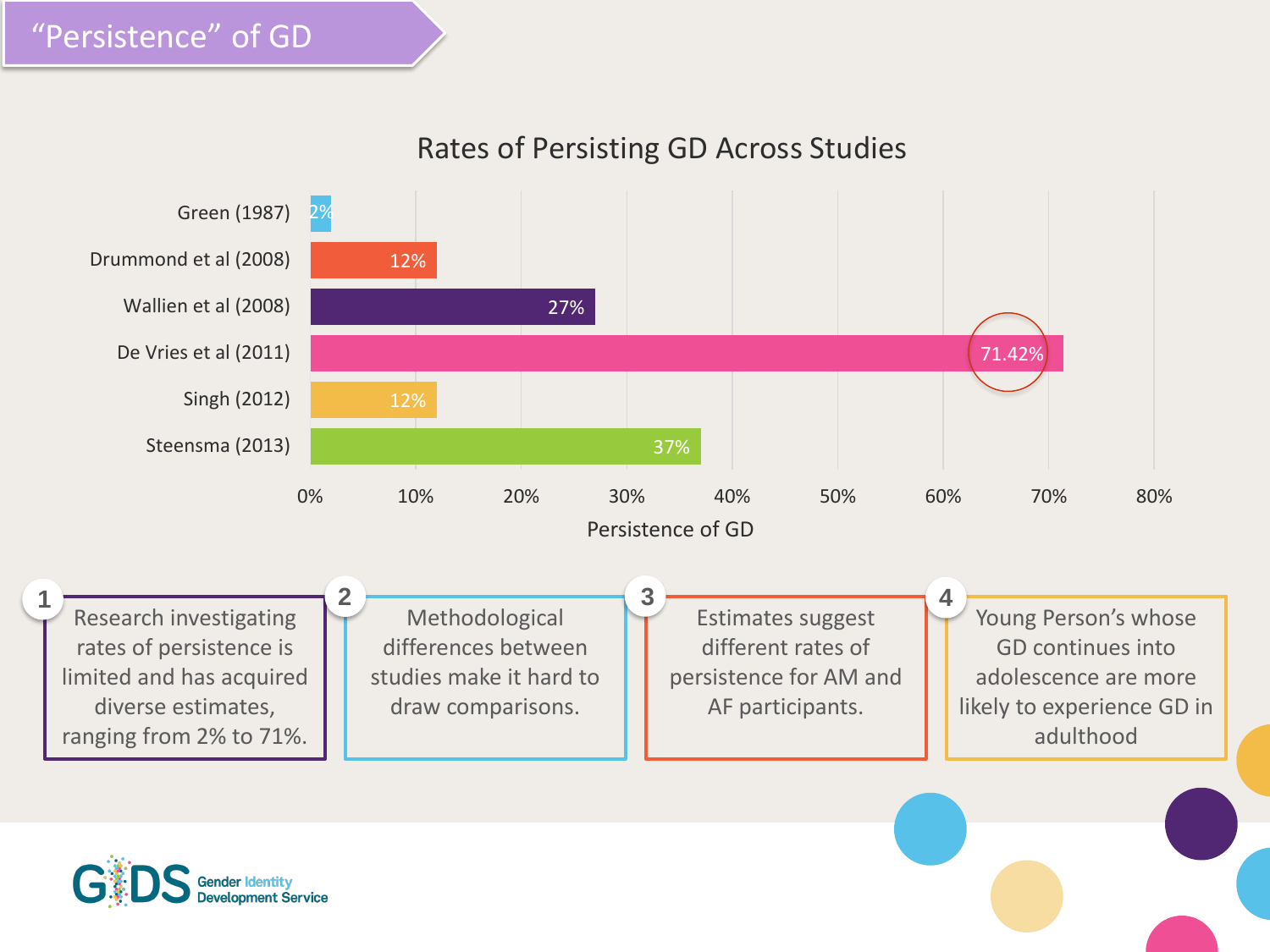### Some references

**Arcelus J, Bouman WP, Van Den Noortgate W, Claes L, Witcomb G, Fernandez-Aranda F (2015)**  Systematic review and meta-analysis of prevalence studies in Transsexualism. *European Psychiatry*, **30**: 807–815.

**Butler G, De Graaf N, Wren B, Carmichael P (2018)** Assessment and support of children and adolescents with gender dysphoria. *Archives of Disease in Childhood,* 103: 631–636

**Hyde JS, Bigler RS, Joel D, Tate CC, van Anders S M (2019)** The future of sex and gender in psychology: Five challenges to the gender binary. *American Psychologist*, 74(2), 171–193.

**Kreukels BP & Guillamon (2016)** Neuroimaging studies in people with gender incongruence. *International Review of Psychiatry* **28**:120–128.

**Nanda S (2014)** *Gender Diversity: Cross-Cultural Variations, 2nd edition.* Waveland Press.

**Polderman T, Irwig M, Beach L, Yee-Ming C, Derks E, Esteva I, Ehrenfeld J, Heijer MD, Posthuma D, Raynor L, Tishelman A, Davis L (2018).** The biological contributions to gender identity and gender diversity: Bringing data to the table. *Behavior Genetics*, **48**(2): 95–108

**Richerson PJ (2017)** Cultural evolution and gene-culture coevolution. *Evolutionary Studies in Imaginative Culture*, **1**(1): 89–92.

**Roughgarden J (2013)** *Evolution's Rainbow: Diversity, Gender, and Sexuality in Nature and People*. Chicago University Press.